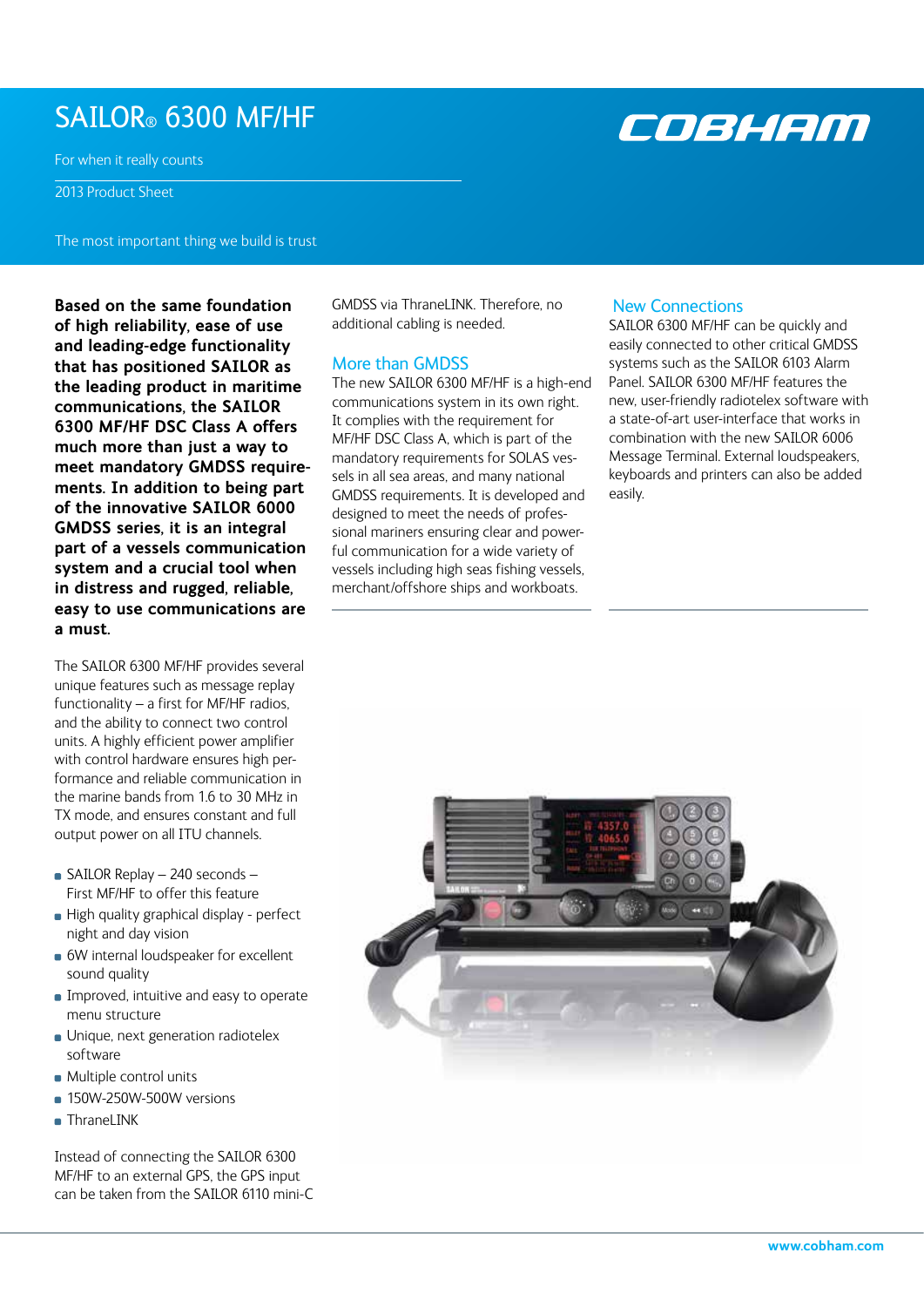## SAILOR® 6300 MF/HF

For when it really counts

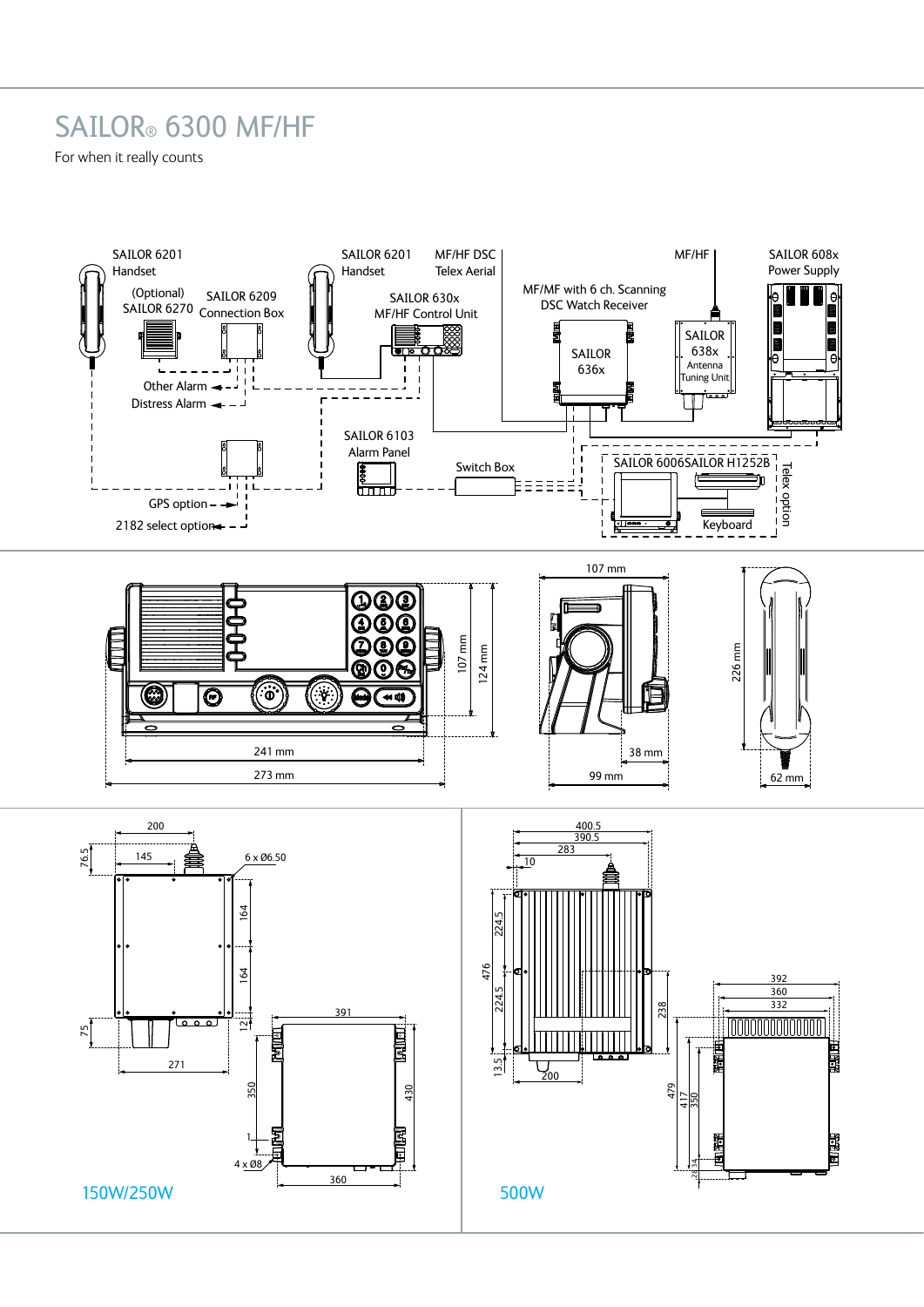# SAILOR® 6300 MF/HF

For when it really counts



#### **SPECIFICATIONS**

| <b>Operating Modes</b>             | Simplex and semi-duplex SSB telephony                                                                            |  |  |  |
|------------------------------------|------------------------------------------------------------------------------------------------------------------|--|--|--|
|                                    | and DSC, TELEX AM broadcast reception                                                                            |  |  |  |
| Operating temperature range        | $-15^{\circ}$ C to $+55^{\circ}$ C                                                                               |  |  |  |
| Supply voltage                     | Nominal 24V DC floating                                                                                          |  |  |  |
|                                    | With optional external AC power supply:                                                                          |  |  |  |
|                                    | 115/230V AC 50/60 Hz. Automatic changeover                                                                       |  |  |  |
|                                    | to DC in the absence of AC supply                                                                                |  |  |  |
| Power consumption                  | Rx, 60W (approx. at 24V DC)                                                                                      |  |  |  |
|                                    | 150W<br>250W<br>500W                                                                                             |  |  |  |
|                                    | Tx, SSB speech:<br>175W<br>300W<br>600W                                                                          |  |  |  |
|                                    | Tx, SSB two-tone:<br>300W<br>550W<br>1100W                                                                       |  |  |  |
|                                    | Tx. DSC/TELEX:<br>420W<br>600W<br>1000W                                                                          |  |  |  |
| User-programmable channels         | 199 frequency pairs with mode (1-199)                                                                            |  |  |  |
| User-programmable stations         | 40 stations with name, MMSI and station channel                                                                  |  |  |  |
|                                    |                                                                                                                  |  |  |  |
| <b>RECEIVER</b><br>Frequency range | 150 kHz to 30 MHz                                                                                                |  |  |  |
| Aerial impedance                   |                                                                                                                  |  |  |  |
| Sensitivity                        | 50 $\Omega$ automatically matched by the aerial tuning unit<br>Aerial input for 10 dB SINAD, 50 $\Omega$ aerial: |  |  |  |
|                                    | SSB tel.:<br>$0.7 \mu V$                                                                                         |  |  |  |
|                                    | AM tel.:<br>$4 \mu V$                                                                                            |  |  |  |
|                                    |                                                                                                                  |  |  |  |
|                                    | DSC/Telex:<br>$0.7 \mu V$                                                                                        |  |  |  |
|                                    | Complies with ETSI 300-373 / 300 338.<br>6W with less than 10 % distortion                                       |  |  |  |
| Audio output power                 |                                                                                                                  |  |  |  |
| TRANSMITTER                        |                                                                                                                  |  |  |  |
| Output power                       | 150W PEP +/-1.4 dB into 50 $\Omega$ voice.                                                                       |  |  |  |
|                                    | Reduction to 80W when continuously keyed single                                                                  |  |  |  |
|                                    | tone, with duty cycle greater than 55% during 1 min.                                                             |  |  |  |
|                                    | Automatic power recovery after 1 min.                                                                            |  |  |  |
|                                    |                                                                                                                  |  |  |  |
|                                    | 250W PEP +/-1.4 dB into 50 $\Omega$ voice.                                                                       |  |  |  |
|                                    | Reduction to 100W when continuously keyed single                                                                 |  |  |  |
|                                    | tone, with duty cycle greater than 55% during 1 min.                                                             |  |  |  |
|                                    | Automatic power recovery after 1 min.                                                                            |  |  |  |
|                                    | 500W 1.6 to 3.999 MHz 400W PEP +0/-1.4 dB into                                                                   |  |  |  |
|                                    | 50 $\Omega$ voice. 4.0 to 29.999 MHz 500W PEP +/- into                                                           |  |  |  |
|                                    | 50 $\Omega$ voice. 3 dB reduction when continuously keyed                                                        |  |  |  |
|                                    | single tone, with duty cycle greater than 55% during                                                             |  |  |  |
|                                    | 1 min. Automatic power recover after 1 min.                                                                      |  |  |  |
| Power reduction                    | Low approx.: 10W                                                                                                 |  |  |  |
| Frequency range                    | ITU marine bands from 1605 kHz to 30 MHz                                                                         |  |  |  |
|                                    |                                                                                                                  |  |  |  |
| <b>DSC-TELEX MODEM</b>             |                                                                                                                  |  |  |  |
| DSC Equipment class                | Class A                                                                                                          |  |  |  |
| Protocols                          | DSC: ITU-R M. 493-13, and M. 541-6                                                                               |  |  |  |
|                                    | Telex: ITU-R M. 625-2 (incl. M. 476-4), M. 490,                                                                  |  |  |  |
|                                    | M. 491-1, and 492-5                                                                                              |  |  |  |
|                                    | NBDP telex in ARQ, FEC and SEL FEC modes                                                                         |  |  |  |
| Ship's identity                    | DSC: 9-digit identity number                                                                                     |  |  |  |
|                                    | Telex: 5- and/or 9-digit identity numbers                                                                        |  |  |  |
| Interfaces                         | Alarm: DSC distress alarm interface                                                                              |  |  |  |
|                                    | NMEA: NMEA 0183 interface for GPS equipment                                                                      |  |  |  |
|                                    | Industrial ethernet Line, Key: Transceiver AF line                                                               |  |  |  |
|                                    | input/output and external key interface. -10 to +10                                                              |  |  |  |

dBm, 600Ω

DSC alarm output

AUX alarm 2: Telex and non-distress/urgency

#### **DSC WATCH RECEIVER**

| Frequency range  | Scanning: 2187.5 KHz, 4207.5 kHz,                |  |  |
|------------------|--------------------------------------------------|--|--|
|                  | 6312.0 KHz. 8414.5 kHz.                          |  |  |
|                  | 12577.0 KHz. 16804.5 kHz                         |  |  |
| Aerial impedance | 50 $\Omega$ Complies with ETSI 300-373 or better |  |  |
|                  |                                                  |  |  |

#### **ANTENNA TUNING UNIT**

| Frequency range     | 1.6 MHz - 27.5 MHz                 |  |  |
|---------------------|------------------------------------|--|--|
| Aerial requirements | 8-18 m wire and/or whip aerial     |  |  |
| Aerial tuning       | Fully automatic with no presetting |  |  |
| Tuning speed        | 0.1 - 8 sec Typical                |  |  |
| Power capability    | 150W/250W: 330W PEP in 50 $\Omega$ |  |  |
|                     | 600W PEP in 50 $\Omega$<br>500W:   |  |  |

#### **DIMENSIONS AND WEIGHT**

|                     |         | 150W/250W              | 500W               |
|---------------------|---------|------------------------|--------------------|
| Transceiver Unit    | Width:  | 392 mm (15.4")         | 392 mm (15.4")     |
|                     | Height: | 445 mm (17.5")         | 507 mm (20")       |
|                     | Depth:  | $127$ mm $(5")$        | $217$ mm $(5")$    |
|                     | Weight: | 19 Kg (41.9 lbs)       | 28 Kg (61.7")      |
| Antenna Tuning Unit | Width:  | 290 mm (11.4")         | 401 mm (15.3")     |
|                     | Height: | 500 mm (19.7")         | $617$ mm $(24.3")$ |
|                     | Depth:  | $80 \text{ mm} (3.1)$  | 356 mm (14")       |
|                     | Weight: | 3.3 Kg (7.3 lbs)       | 17 mm (37.5")      |
| Control Unit        | Width:  | 240 mm (9.5")          | 240 mm (9.5")      |
|                     | Height: | 105 mm (4.1")          | 105mm (4.1")       |
|                     | Depth:  | $100 \text{ mm} (3.7)$ | $100$ mm $(3.7")$  |
|                     | Weight: | 3.3 Kg (7.3 lbs)       | 3.3 Kg (7.3 lbs)   |

### **ThraneLINK**

ThraneLINK is a sophisticated communication protocol that connects the SAILOR products in a network, offering important new opportunities to vessels. It provides facility for remote diagnostics and enables access to all the SAILOR products from a single point for service. This results in optimized maintenance and lower cost of ownership because less time is needed for troubleshooting and service. Installation is made easier as ThraneLINK automatically identifies new products in the system. The uniform protocol is an open standard which provides a future proof solution for all vessels.